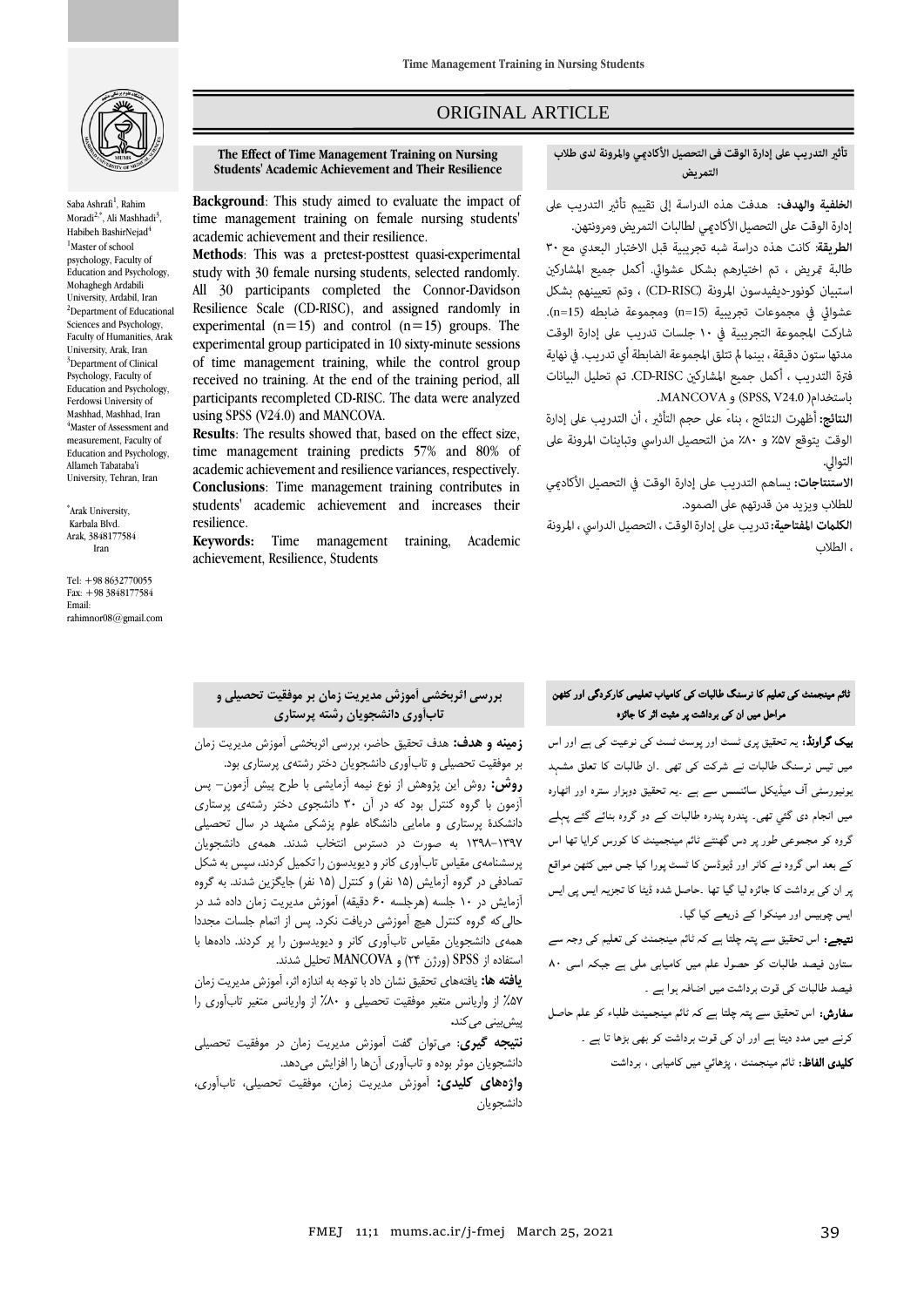#### **INTRODUCTION**

Time management skill is considered important both in terms of students' educational learning and reaching their goals (1). Furthermore, it has some benefits for students, including: 1) reduced procrastination; 2) acquiring more control and feeling less stress; 3) accomplishing more tasks; and 4) enjoying leisure time (2). Students who are well aware of time management skills and use them appropriately are more satisfied than students who do not apply these skills efficiently (3). According to Kisa and Ersoy (2005), most of students lack time management skills (4).

The influence of time management on students' academic achievement depends on their educational levels (5). Adams and Blair (2019) found that students' perceived control of time was the factor that correlated significantly with cumulative grade point average. On average, it was found that time management behaviors were not significantly different across gender, age, and entry qualification (6). Subramanian (2016) showed that time management positively affects academic achievement, and boys utilize this skill more than girls (7). Dahie, Osman, and Mohamed (2015) found that academic achievement is related to two behavioral dimensions of time management, namely short range planning and long range planning, but time attitude has no effect on students' academic achievement (8). Indreica, Cazanb, and Trautac (2011) demonstrated that time management training, along with an educational consultant's guidance, significantly promoted academic performance and, consequently, led to academic achievement (9). Generally, research showed that there is a relationship between students' time management skills and their academic achievement (1, 5, 7-16), and students who are able to manage their time efficiently may reach the highest levels of academic achievement (11, 17, 18). However, several studies have found that there is no relationship between time management skills and academic achievement (19, 20). In a causal-comparative analysis, by James Swart, Lombard, and Jager (2010) no significant relationship was found between African engineering students' time management skills and their academic achievement. In the current study, the time management protocol was used to examine academic achievement of female students with low socioeconomic status (21).

Resilience is a dynamic concept (22) and it can be learned and strengthened (23). Time management is an important indicator of students' resilience (24) and alleviates students' stress substantially, therefore they would not be worried about unfinished homework or tasks and finishing them in due time anymore; however, their resilience would promote and they would accept changes more readily. Resilient students insist on submitting their tasks in due time (25). Kestler, Taasoobshirazi, Johnson, and Jackie (2015) showed that resilient students' effective time management leads them to higher levels, and resilient students use time management skills more than less resilient ones (26). Numerous studies have been conducted on time management and its influence on academic achievement, but there is no integrated research on resilience. Therefore, the current study aimed to examine

two following hypotheses; Does time management training influence students' academic achievement? and Does time management training influence students' resilience?

## **METHODS**

The statistical population of this study was all female nursing students of Mashhad University of Medical Sciences in 2018- 2019 that among them, 60 students were selected by simple random sampling. The participants were 20-23 year-old girls  $(M = 21.10, SD = 0.44)$ .

*Connor-Davidson Resilience Scale (CD-RISC):* this scale was developed by Connor and Davidson in 2003 and is applicable for above 15 year-old individuals. It consists of 25 items which are rated on a Likert scale, ranging from 0 (not true at all) to 4 (true nearly all of the time). Respondents' minimum and maximum scores are 0 and 100, respectively. And the above scores show higher levels of resilience. Connor and Davidson (2003) reported Cronbach's alpha of 0.89 and the test-retest reliability coefficient with a 4 week interval between measurements was 0.87. Mohamadi (2007) standardized this scale for Iranian people. He tested this scale with 248 subjects and the Cronbach's alpha measure of internal consistency showed reliability of 0.89 (27). Jokar (2009) confirmed the validity of this scale using factor analysis and reported validity coefficient of 0.73, using Cronbach's alpha (27). To determine the validity of this scale, first the correlation of each expression with the total score of the category was calculated and then the factor analysis method was used. Calculation of the correlation between each score and the total score except for expression 3, showed coefficients between 0.41 to 0.64. Then scale expressions were factor analyzed by principal components method. Before extracting the factors based on the expression correlation matrix, two KMO indices and Bartlett sphericity test were calculated. The KMO value was 0.87 and the chi-square value in Bartlett test was 28/5556, both of which showed the adequacy of evidence for factor analysis. In a study conducted by Samani, Jokar and Sahragard among students, its reliability was reported to be 0.93 and validity (by factor analysis and convergent and divergent validity) was achieved by test makers in different normal and at-risk groups (28). The reliability of this questionnaire in the present study was calculated using Cronbach's alpha and the value of 0.79 was obtained, which is a desirable value.

*Academic achievement:* The criterion of academic success in this study was the lack of failed history and the average grade point of the last two semesters of the student (more than 15 successful and less than no academic success). The average grade point of two semesters of students was obtained using the student number and with the cooperation of the education unit. It should be noted that students had different numbers of units and studied in different semesters.

This study was conducted using a pretest-posttest quasiexperimental with control group design. The statistical population of this study consisted of all female nursing students of Mashhad University of medical sciences in 2018- 2019. At first, one college was selected via convenience sampling, and then two classes were selected from that university. The students were assigned to experimental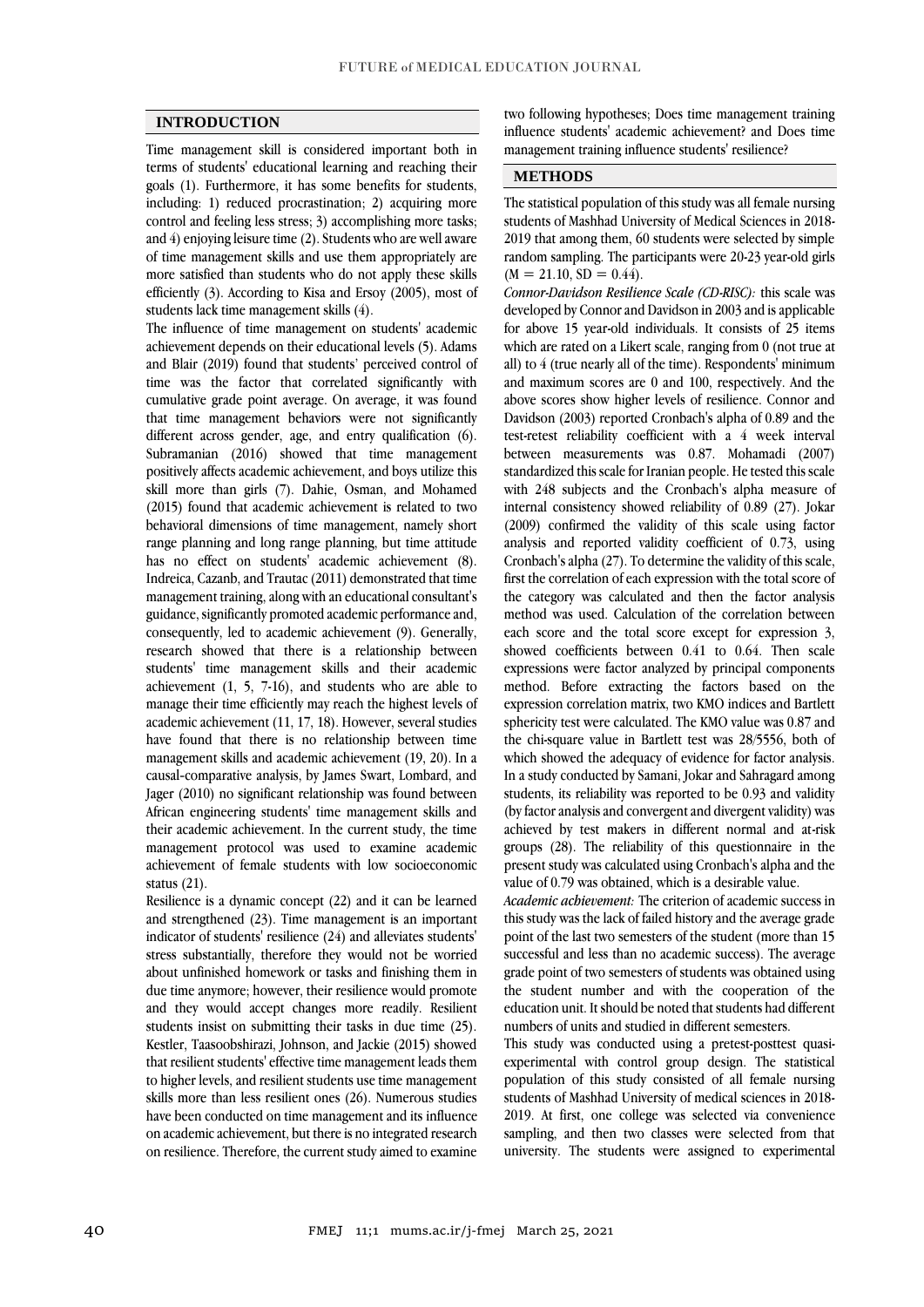$(n=15)$  and control  $(n=15)$  groups, randomly. At first, participants completed the resilience scale and pretest scores were calculated. Then, the experimental group attended 10 sixty-minute sessions of time management training (2 times a week); the control group received no intervention. At the end of the training period, both groups recompleted the resilience scale and posttest scores were calculated. The present researchers used Tracy's (2008) Time Management Training Tools in their time management training program. The materials were mostly presented cooperatively. The researcher presented syllabus and main content of each session simultaneously to all students, and then students went into discussions actively. Each session included reviewing previous topics, direct training via lecturing, group discussions, brainstorming, role-playing, and summing up. The inclusion criteria were studying, volunteering, and being a female nursing student of Mashhad University of Medical Sciences, and the exclusion criterion included more than twice absences from the sessions and being a guest student. The contents of training sessions are outlined in Table 1.

Since this was a pretest-posttest quasi-experimental with control group, covariance analysis was used for statistical control of initial differences to examine the effect of time management on academic achievement and resilience. The covariate variable was the initial difference that was measured as a pretest. The collected data were analyzed using SPSS 24.

#### **RESULTS**

According to the obtained results, the standard deviation and mean age of experimental group were 0.41 and 21.20, and the standard deviation and mean age of control group were

0.53 and 21.45, respectively. The mean ages of experimental and control groups were compared using the independent ttest. Results of the independent t-test showed that, with (P  $= 0.26$ ), there was no significant difference between ages of two groups ( $p > 0.05$ ).

In order to answer the research questions, we used the multivariate covariance analysis. The results of homogeneity of regression slope of academic achievement and resilience pretest and posttest in experimental and control groups showed that both groups have similar slopes. The F value and statistical significance of academic achievement and resilience were (F(2,24)=0.68, P≤0.54) and (F(2,24)=1.17, P≤0.12), respectively. The results of Levene's test, which examined the homogeneity of variance of dependent variables in experimental and control groups, showed that the variances of academic achievement  $(F(1,28)=0.05)$ , P≤0.81) and resilience (F(1,28) = 1.75, P≤0.19) were equal in these groups. Furthermore, the results of Box's test of covariance matrices of dependent variables in experimental and control groups showed that their covariance matrices are equal (Box  $M=1.89$ , F=0.58, P $\leq$ 0.62). The results of the multivariate covariance analysis showed that there is a significant difference between experimental and control groups in terms of academic achievement and resilience; that is, the effect of time management training on the linear combination of academic achievement and resilience is significant (Wilk's Lambda=0.14,  $F(2,25) = 78.12$ , P<0.01). Table 2 shows that, after controlling for pretest effects, there is a significant difference between experimental and control groups in terms of academic achievement  $(F=35.13)$ , P>0.01, partial ETA square=0.57) and resilience  $(F=104.91, P>0.01, partial ETA square=0.80)$ . The

| Table 1. The outline of time management training sessions (Tracy, 2008) |                                                                 |                                                                                                                                                                                                                  |                                        |  |  |  |  |  |  |  |
|-------------------------------------------------------------------------|-----------------------------------------------------------------|------------------------------------------------------------------------------------------------------------------------------------------------------------------------------------------------------------------|----------------------------------------|--|--|--|--|--|--|--|
| <b>Session</b>                                                          | <b>Objective</b>                                                | <b>Content</b>                                                                                                                                                                                                   | <b>Method</b>                          |  |  |  |  |  |  |  |
| 1                                                                       | Building initial relationship                                   | Introducing students to each other; presenting the terms of participating<br>in the program; expressing goals of the training course, including<br>concept of time and its importance, benefits of managing time | Lectures<br>Cooperative                |  |  |  |  |  |  |  |
| $\overline{c}$                                                          | Introducing capabilities and<br>procrastination                 | Reviewing individual's cognitive errors and capabilities;<br>procrastination and time wasting; reviewing negative outcomes of<br>ignoring time during daily activities                                           | <b>Discussions</b><br>Brainstorming    |  |  |  |  |  |  |  |
| 3                                                                       | Introducing time wasting and<br>planning                        | Reviewing the agents of wasting time; introducing methods of saving<br>time and appropriate use of daily, weekly and monthly work schedules                                                                      | Brainstorming<br><b>Discussions</b>    |  |  |  |  |  |  |  |
| $\overline{4}$                                                          | Introducing the importance of<br>goals and their properties     | Determining goals of daily activities and the properties of a good and<br>progressive goal                                                                                                                       | <b>Brainstorming</b><br>Cooperative    |  |  |  |  |  |  |  |
| 5, 6                                                                    | Introducing the necessity of goal<br>prioritizing in planning   | Prioritizing goals, tasks and activities and appropriate planning for<br>performing them (learning how to prepare a checklist of activities);<br>planning daily, weekly and monthly activities                   | Debating<br>Role playing<br>Explaining |  |  |  |  |  |  |  |
| $\overline{7}$                                                          | Introducing various methods of<br>coping with time wasting      | Reviewing various methods of coping with time wasting and disturbing<br>thoughts                                                                                                                                 | <b>Brainstorming</b><br>Debating       |  |  |  |  |  |  |  |
| 8                                                                       | Introducing various methods of<br>coping with unnecessary tasks | Practicing the skill of saying no in the face of unnecessary demands and<br>tasks                                                                                                                                | Role playing<br>Cooperative            |  |  |  |  |  |  |  |
| 9                                                                       | Introducing positive thinking                                   | Producing positive self-talk and self-concept about one's own<br>capabilities and getting to know talents and capabilities of successful<br>people                                                               | Role playing<br>Cooperative            |  |  |  |  |  |  |  |
| 10                                                                      | Reviewing all sessions and<br>assessment                        | Reviewing and summing up; asking for participants' feedbacks                                                                                                                                                     | Cooperative<br>Lectures                |  |  |  |  |  |  |  |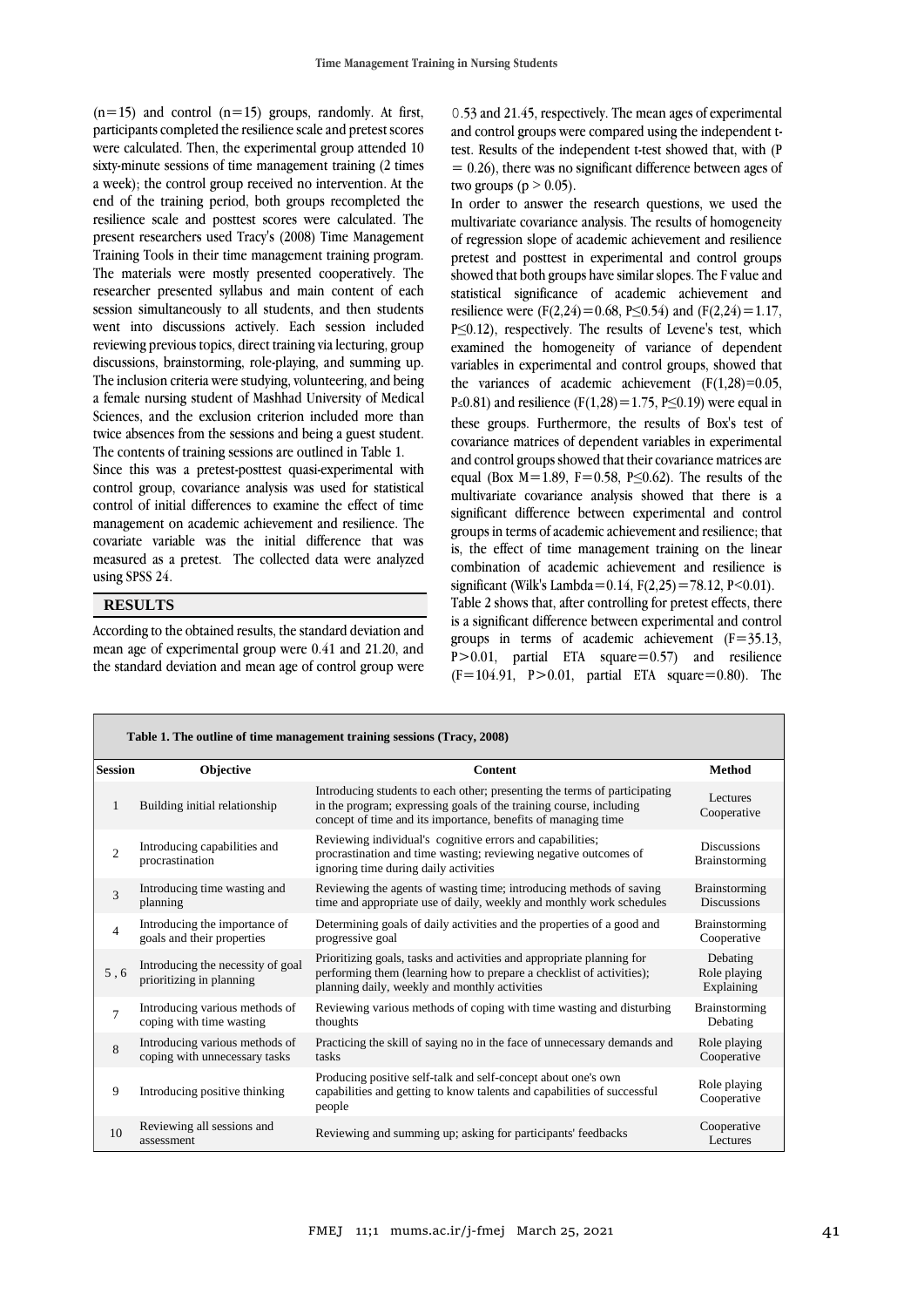| Table 2. Standard deviation and mean of pretest and posttest scores of academic achievement and resilient of experimental<br>and control groups |                 |                                          |                              |            |                    |                          |  |  |  |
|-------------------------------------------------------------------------------------------------------------------------------------------------|-----------------|------------------------------------------|------------------------------|------------|--------------------|--------------------------|--|--|--|
| <b>Dependent Variable</b>                                                                                                                       | <b>Test</b>     | <b>Experimental</b><br>$(n=15)$ M $(SD)$ | Control<br>$(n=15)$ M $(SD)$ | F          | <b>Effect size</b> | <b>Observed</b><br>power |  |  |  |
| Academic achievement                                                                                                                            | Pretest         | 16.73(1.03)                              | 16.55(1.38)                  | $35.13***$ | 0.57               | 1.00                     |  |  |  |
|                                                                                                                                                 | <b>Posttest</b> | 17.34(1.01)                              | 16.79(1.44)                  |            |                    |                          |  |  |  |
| Resilience                                                                                                                                      | Pretest         | 54.86 (9.77)                             | 54.60 (12.00)                | $104.91**$ | 0.80               | 1.00                     |  |  |  |
|                                                                                                                                                 | Posttest        | 59.33 (11.15)                            | 55.66 (12.21)                |            |                    |                          |  |  |  |

adjusted means of academic achievement in experimental and control groups were 17.25 and 16.88, and the adjusted means of resilience in experimental and control groups were 59.20 and 55.79, respectively. Based on the results of the covariance analysis and the adjusted means, and considering the research limitations, it can be said that time management training has been effective in enhancing academic achievement and resilience among students.

## **DISCUSSION**

The present study aimed to examine the effectiveness of time management training on nursing students' academic achievement and their resilience. In short, time management training is effective in students' academic success and resilience. Students who know time management methods, use these methods, and regulate their time in a more appropriate way, show more desirable academic performance and resilience than students who lack these abilities.

The present researchers found that time management training affects academic achievement positively. Some studies have shown that poor time management leads to lower academic performance (24,29). Kelly (2003) believed that people with higher time management scores may also have better scores on job satisfaction and life satisfaction, and achieve more academic achievements (26). In line with our study, several studies have demonstrated the relationship between time management and academic performance (1, 5, 7-16, 30-32). These studies have shown that time management correlates with students' academic achievement, and improving time management-related functions may increase students' academic achievement. Besides, these findings are inconsistent with findings (19, 20, 21) of those who showed that there is no relationship between time and academic achievement. In considering the mechanism of action of time management, it can be seen that when time management skills promote, students make more effort, which leads to their academic performance improvement. A probable explanation for this finding is that when time management skills promote, students make more effort, which would definitely lead to better educational performance and outcome, and this would improve their grade point average. The positive effect of time management on academic achievement can be explained indirectly, as well. As researchers have shown, the positive effect of time management on individuals' physical and psychological health may decrease their psychosomatic problems, stress

and work-related psychological pressures, and may consequently lead to physical and psychological health improvement, which promotes performance in different aspects of individuals' life and particularly students' educational performance (33).

The second finding of our study was about time management training which may increase students' resilience. This finding is in line with  $(26:34:35)$  studies. There is a mutual relationship between resilience and time management. Students with higher levels of resilience skills, use time management and planning skills more and make less academic procrastination. Because of the high correlation of resilience with positive features, such as self-esteem, they act according to their abilities in relation to the given task and insist on completing it; however, if they fail, they replan and organize their time in a different way. Also, one of the factors that may promote students' resilience is using time management techniques and skills. Students' stress and anxiety mostly result from their low resilience level. This results from lack of time management skill and other appropriate skills for coping with emotions. Students who use time management strategies show more perseverance and optimism for completing their tasks in due time. They show determination in the face of external and unplanned factors, have control on their environments, and have higher self-esteem due to in-time task completion. In other words, resilience-related characteristics, such as discipline, optimism, problem solving skills and intelligence, help students cope with various and important life issues which enable them to consider unpleasant events as learning opportunities

According to the results of the present study, it seems that when facing academic challenges and issues related to education, the use of time management ability plays an important role in diagnosing failures of students and provides them with a broader insight. Therefore, the results of the present study can justify the officials in paying more attention to the time management variable in educational planning. This research had several limitations. First, mean of grade point average was not considered an appropriate criterion for assessing academic failure or success. Students might show academic achievement or underachievement during a certain semester due to different reasons. Second, only female students were included in the current study. Possible differences between girls and boys make it impossible to generalize these findings to all students with certainty. Furthermore, this study was limited to a specific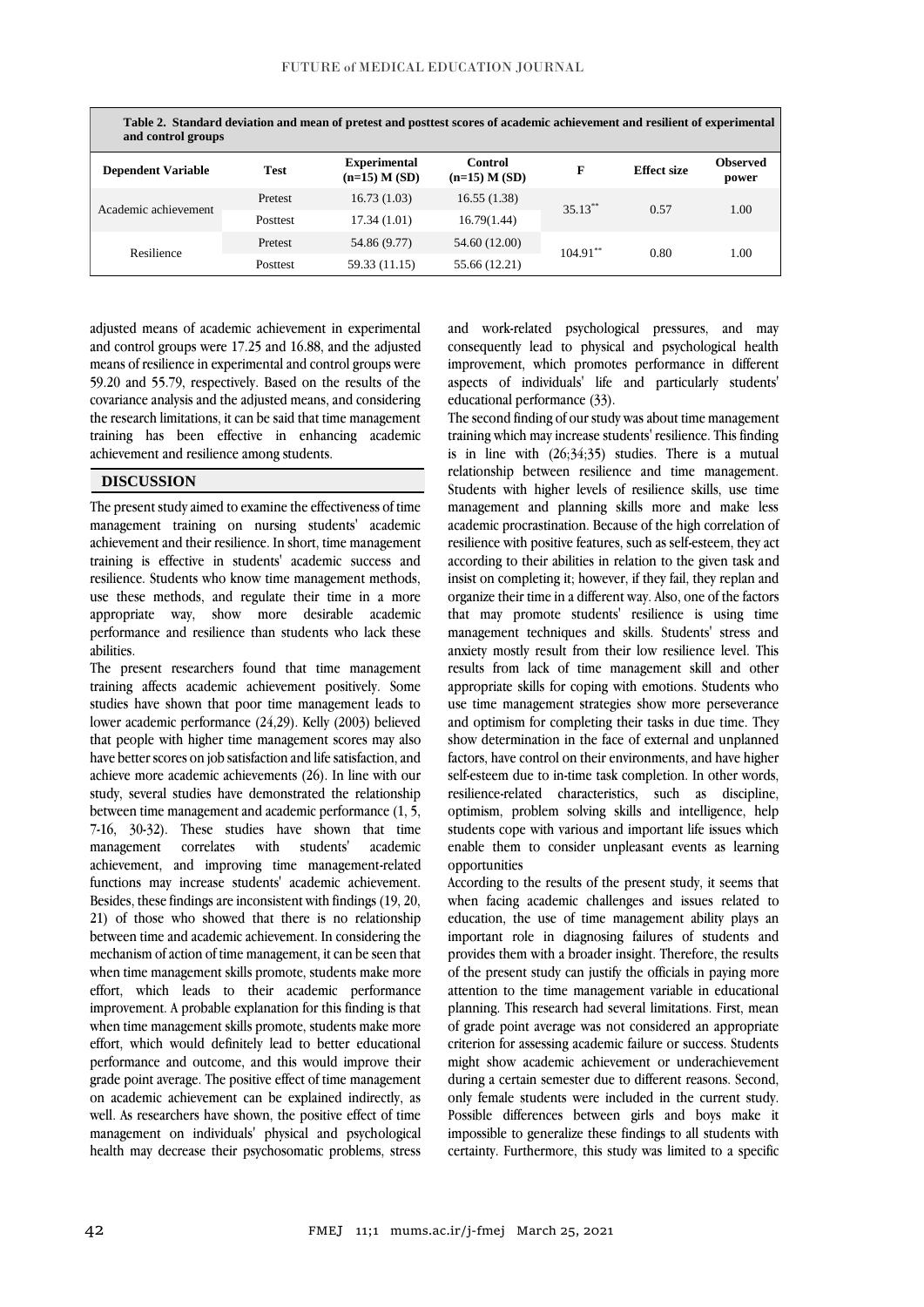age range (20-23 year-old girls), which questions whether its results are generalizable to all age ranges. Third, the college and participants were selected from one city and culture, which may not represent all cities or cultures. The present findings provided some applied implications for educational counselors, students and professors. First, all educational counselors and psychologists should know how to plan and manage time appropriately, so that they can guide students and encourage them to apply time management techniques in the next stages. They can hold weekly or monthly meetings with each student, monitor their schedules, and check whether they are progressing. Second, time management training pack (including goal-setting, determining priorities and tasks, controlling activities, and self-evaluation) should be provided and delivered to colleges for students' use. Third, different courses or training workshops should be held for students at the beginning of the academic year.

These courses may introduce students to the concepts of goal, planning and time management, as well as remove their uncertainties; furthermore, they may show them how time management affects their academic achievement.

#### **Ethical considerations**

Ethical issues (Including plagiarism, informed consent, misconduct, data fabrication and/or falsification, double publication and/or submission, redundancy, etc.) have been completely observed by the authors.

## **ACKNOWLEDGEMENT**

We would like to thank all the nursing students of Mashhad University of Medical Sciences who helped us in this research.

## **Financial Support:** None

**Conflict of Interest:** There is no conflict of interest.

#### **REFERENCES**

1. Miqdadi FZ, Almomani AF, Mohammad T, Elmousel NM. The Relationship between Time Management and the Academic Performance of Students from the Petroleum Institute in Abu Dhabi, the UAE. ASEE 2014

Zone Conference, 2014; 3, 1-5.<br>2 Ledwith KF Academic Ledwith KE. Academic advising and career services: A collaborative approach. New directions for student services. 2014;2014(148):49-63.

Twehues A. Success and the Balance of Commitment and Time: Effects of Perceived Time Management Control on<br>College Student Performance Honors College Student Performance Theses; 2013.

4. Kisa A, Ersoy K. The need for time management training is universal: evidence from Turkey. Hospital topics. 2005;83(1):13-9. 5. Kapur, R. The Impact of Time Management on Student's Academic Achievement. International Journal of Law, Management and Social Science, 2018, 2:  $13-25.$ <br>6.  $\neq$ 

6. Adams RV, Blair E. Impact of time management behaviors on undergraduate engineering students' performance. SAGE Open. 2019;9(1):21-58.

7. Subramanian, A. Time Management and Academic Achievement of Higher Secondary School Students. International Journal of Research, 2016;4: 6-15.

8. Dahie AM, Osman AA, Mohamed RA.<br>Time Management and Academic **Management** Performance: Empirical Survey from High Mogadishu-Somalia International Journal in Management & Social Science. 2015;3(12):376-88.

9. Indreica ES, Cazan AM, Truta C. Effects of learning styles and time management on academic achievement. Procedia Soc Behav Sci. 2011;30(1):1096-102.

10. Cyril, A. V. Time Management and Academic Achievement of Higher Secondary Students. I-Manager's Journal on School Educational Technology. 2014; 10: 38-43. 11. Macan TH, Shahani C, Dipboye RL, Phillips AP. College students' time management: Correlations with academic<br>nerformance and stress Journal of performance and stress. Journal educational psychology. 1990;82(4):760. 12. Trueman M, Hartley J. A comparison between the time-management skills and academic performance of mature and traditional-entry university students. Higher education. 1996;32(2):199-215.

13. Nasrullah, S, Khan, M.S. The Impact of Time Management on the Student's Academic Achievements. Journal of Literature, Languages and Linguistics, 2015; 11: 66-71. 14. Molaee Z, As H. Parallel programming:

a model the academi. Procedia-Social and Behavioral Sciences. 2014;112: 333-41.

15. Kaushar M. Study of impact of time management on academic performance of college students. Journal of Business and Management. 2013;9(6):59-60.

16. Nadinloyi KB, Hajloo N, Garamaleki NS, Sadeghi H. The study efficacy of time management training on increase academic time management of students. Procedia-<br>Social and Behavioral Sciences **Behavioral** 2013;84:134-8. Persian.

17. Britton BK, Tesser A. Effects of timemanagement practices on college grades.<br>Journal of educational psychology of educational psychology 1991;83(3):405.

18. Misra R, McKean M. College students' academic stress and its relation to their anxiety, time management, and leisure<br>satisfaction am JHealth Stud satisfaction. Am J Health Stud. 2000;16(1):41.

19. Baker R, Evans B, Li Q, Cung B. Does inducing students to schedule lecture watching in online classes improve their academic performance? An experimental analysis of a time management intervention. Research in Higher Education. 2019;60(4):521-52.

20. Taghizadeh S, Khosravi S, Fekri C. Efficacy Time Management Skills Training on Academic Performance of High School Female Students in Shiraz. Indian Journal of Fundamental and Applied Life Sciences, 2015; 5: 1048-54.

21. Swart AJ, Lombard K, de Jager H. Exploring the relationship between time management skills and the academic achievement of African engineering students–a case study. European Journal of Engineering Education. 2010;35(1):79-89.

22. Rutter M. Annual research review: Resilience-clinical implications. Journal of<br>child psychology and psychiatry. psychology 2013;54(4):474-87.

23. Forbes S, Fikretoglu D. Building resilience: The conceptual basis and research evidence for resilience training programs. Review of General Psychology. 2018;22(4):452-68.

24. Dunn LB, Iglewicz A, Moutier C. A conceptual model of medical student wellbeing: promoting resilience and preventing<br>burnout. Academic Psychiatry. Academic 2008;32(1):44-53.

25. Soltani Z, Jamali N, Khojastehniam A, Dargahi Sh. The Role of Self-efficacy and Psychological Resilience in students' Procrastination. Iranian Journal of Medical Education. 2009, (4), 277-84 .Persian.

26. Johnson ML, Taasoobshirazi G, Kestler JL, Cordova JR. Models and messengers of resilience: A theoretical model of college students' resilience, regulatory strategy use, and academic achievement. Educational Psychology. 2015;35(7):869-85.

27. Shakerinia I, Mohammadpour M. Relationship between job stress and resiliency with occupational burnout among nurses. Journal of Kermanshah University of